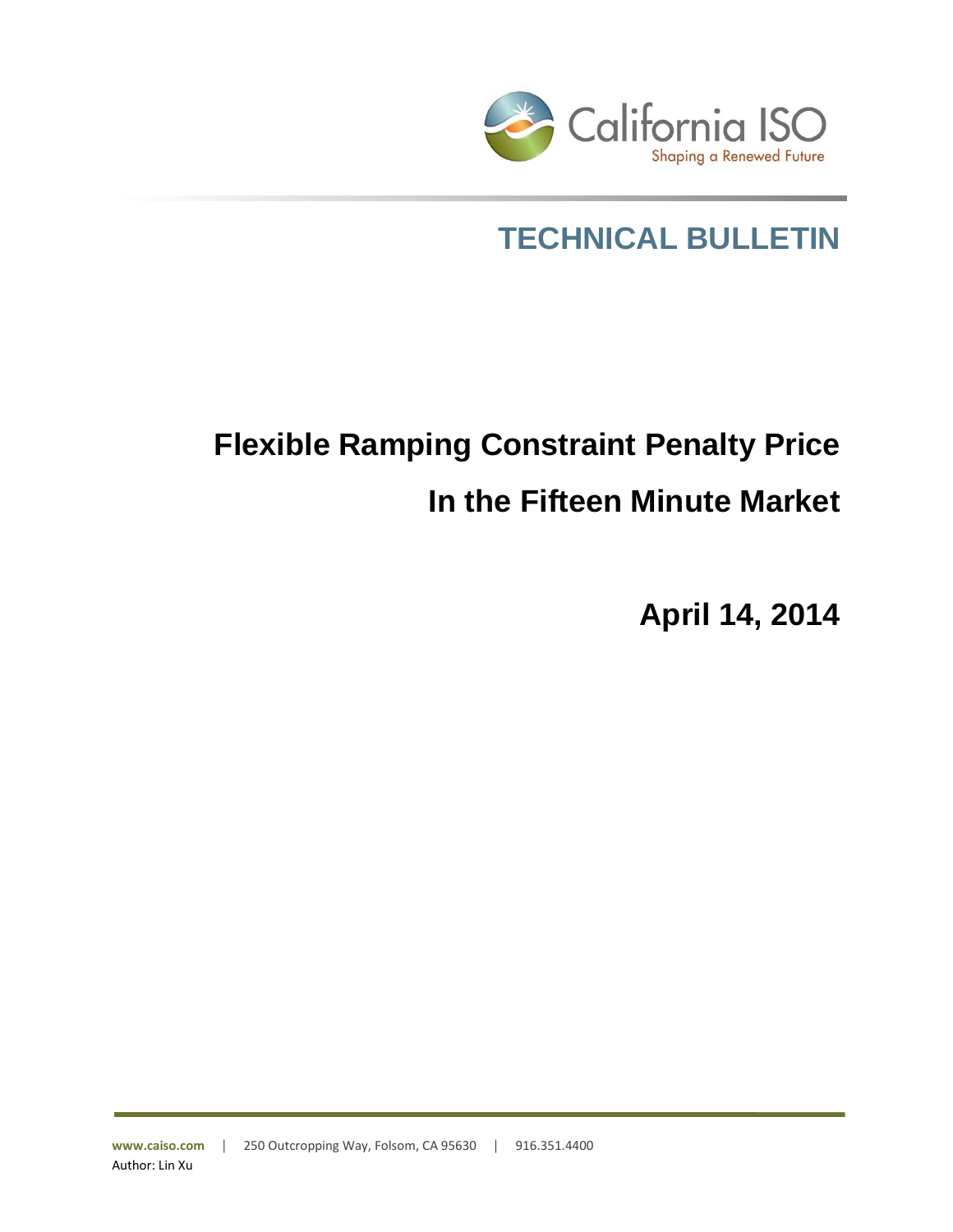

### **Revision History**

| Date       | <b>Version</b> | <b>Description</b> | <b>Author</b> |
|------------|----------------|--------------------|---------------|
| 2014-04-08 | .∪             |                    | Xu<br>Lın     |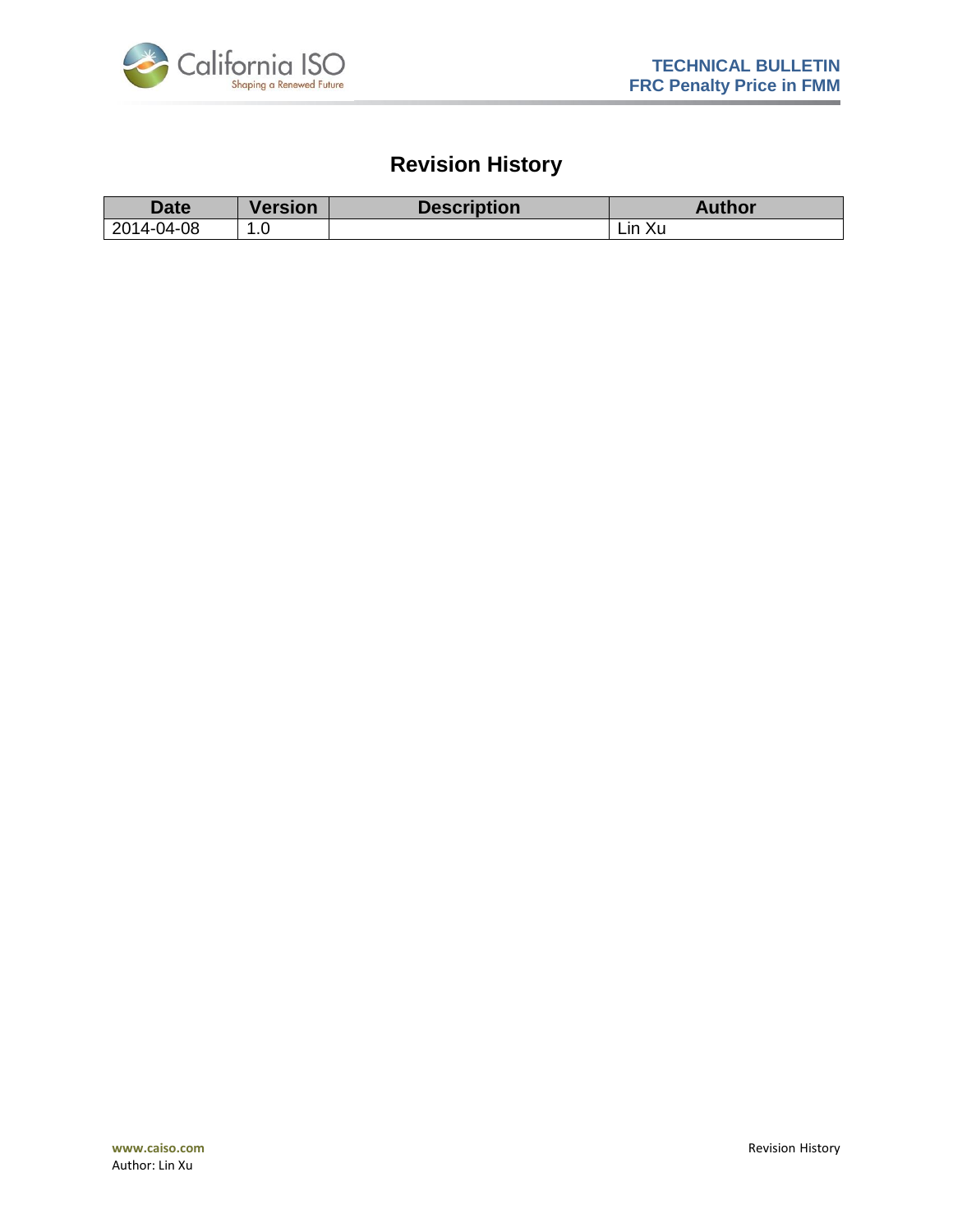

#### **Contents**

| <b>NEXT STEPS</b> |
|-------------------|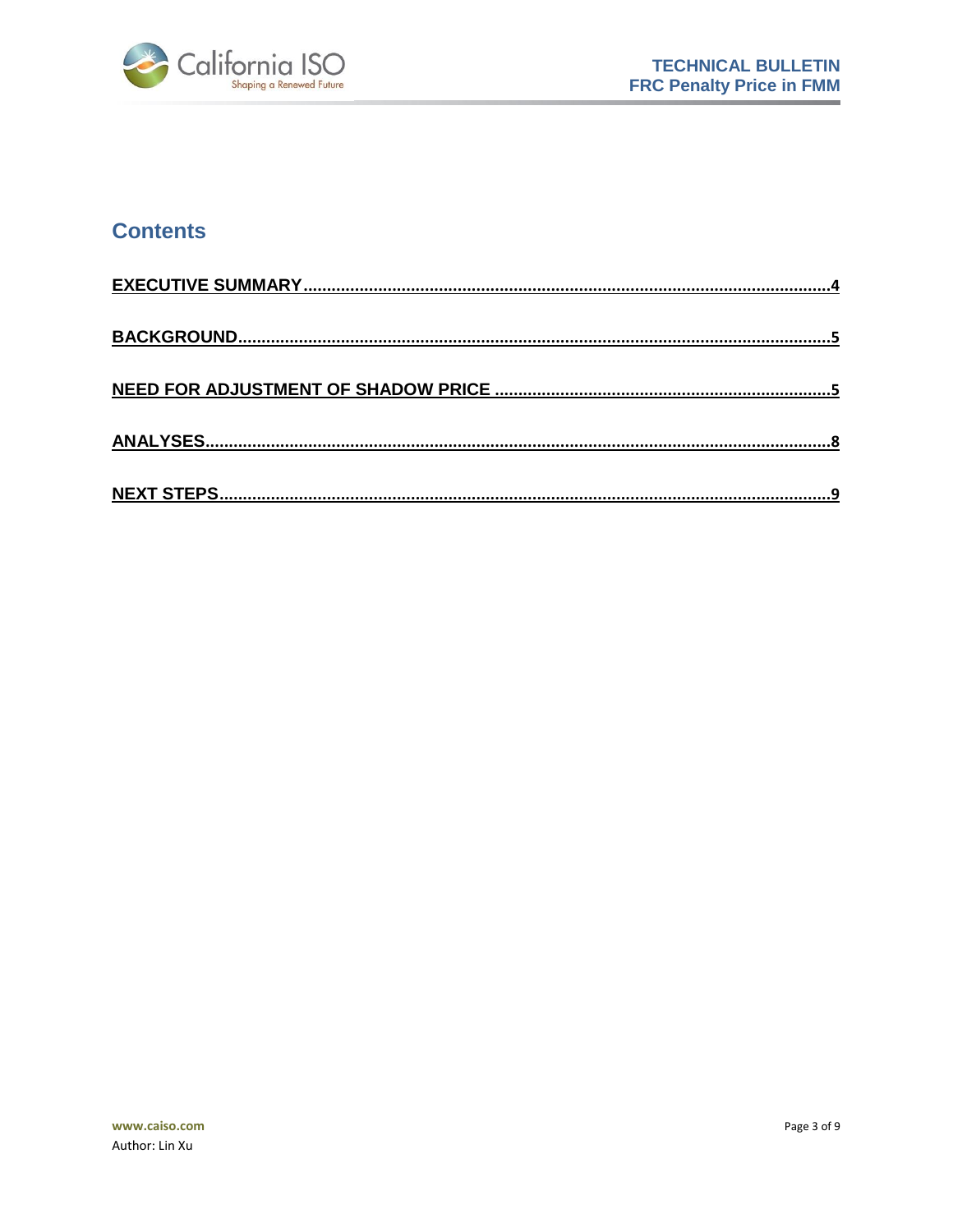

#### <span id="page-3-0"></span>**Executive Summary**

This technical bulletin provides the background and analyses that lead to the ISO's setting of the flexible ramping constraint penalty price in the Fifteen Minute Market (FMM). The FMM will be in production starting May 01, 2014 as part of the FERC Order No. 764 market design changes. One significant change from the current market design is that the energy award difference between the Integrated Forward Market (IFM) and the FMM will be settled at the FMM price. The ISO has observed price divergence between the Real-Time Unit Commitment (RTUC) and the Real-Time Dispatch (RTD). The price divergence is largely correlated with the flexible ramping constraint (FRC) shadow price. The FRC is a constraint implemented in the RTUC to procure 15-minute ramping capability to handle real-time net load variability and uncertainties. The FRC may either commit units, or redispatch resources to make room for 15-minute ramping capability. When the FRC redispatches, the opportunity cost from the out of merit dispatch will manifest itself in the shadow price of the FRC. Unit commitment, as opposed to RTUC redispatch, has been most effective to improve disaptch flexibility.

Under today's market, the RTUC energy price is only advisory and does not have an economic consequence. Under the FERC Order No. 764 market design the FMM price is financially binding and therefore the price divergence between the FMM and RTD should be addressed. The ISO performed analyses to tune the FRC penalty price setting to minimize the price divergence. The FRC penalty price will allow the FRC to be relaxed if the redispatch cost exceeds the penalty price, and the FRC shadow price is set at the FRC penalty price should any relaxation occur. Based on analyses of FRC effectiveness in reducing power balance violations and in committing units, the ISO plans to reduce the FRC penalty price from its current value of \$247 to \$60 starting May 01, 2014. The ISO will continue to monitor the FRC performance, and its impacts on the FMM, and make adjustments accordingly if the need arises in the future. In addition, the ISO will start soon the stakeholder process of the flexible ramping product, which is a superior design to permanently replace the FRC.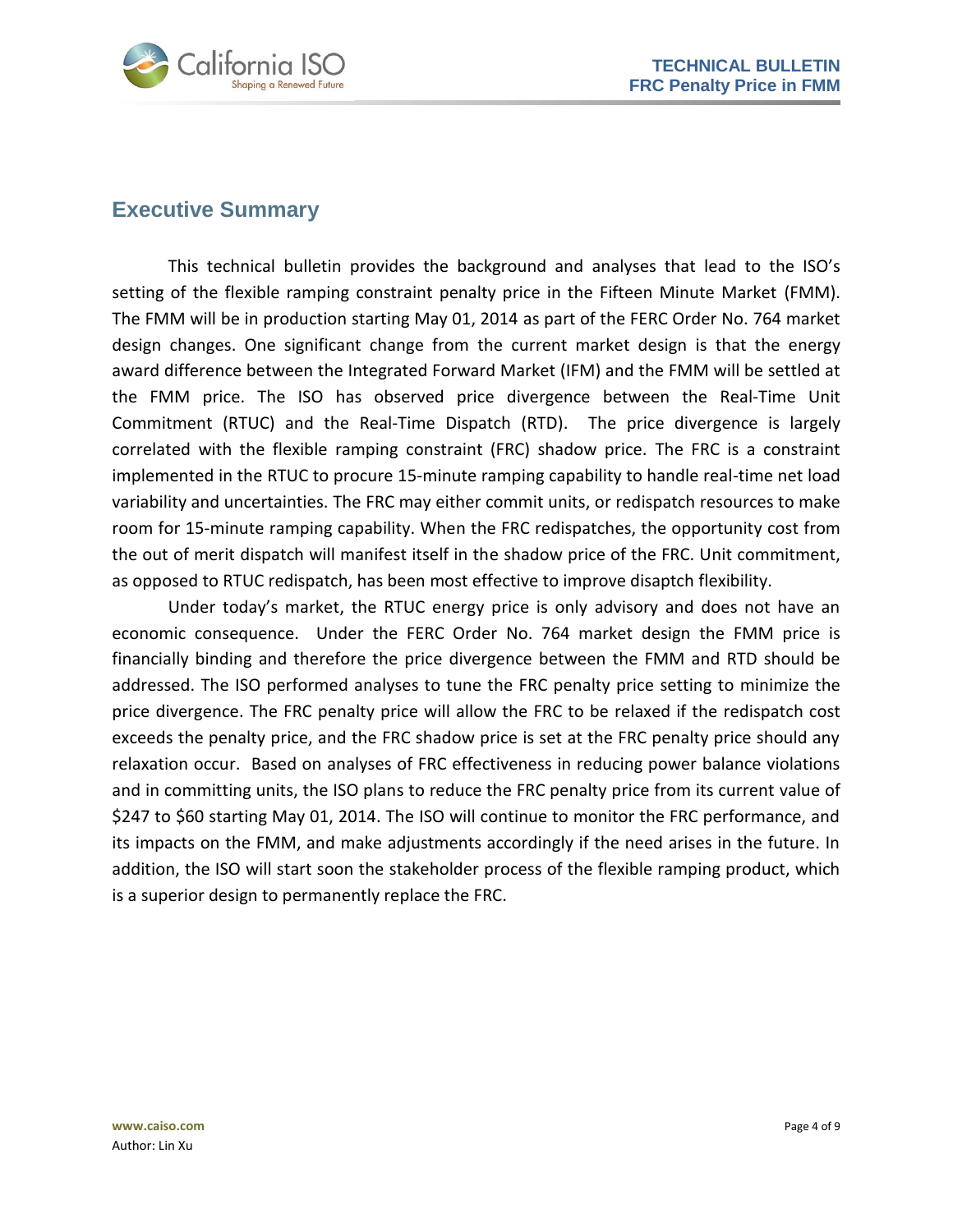

#### <span id="page-4-0"></span>**Background**

On December 13, 2011, the ISO implemented a new flexible ramping constraint in the market optimization to address certain observed reliability and operational issues. The ISO has observed that the unit commitments and dispatch levels in real-time lack sufficient ramping capability and flexibility to meet system conditions in the five minute market when the system conditions have changed from the assumptions made in RTUC. To address this issue, the ISO enforces the FRC in the fifteen minute RTUC process to ensure ramping capability is available to be used by the five minute real-time dispatch. If the FRC requirement is not already met, there are two way to satisfy the FRC requirement in RTUC: by committing more units, or by redispatching resources out of merit so that more economic fast resources are held back from their economic dispatch level to free up ramping capability. When the FRC redispathes, the opportunity cost from the out of merit dispatch will manifest itself in the shadow price of the FRC.

The unit commitments driven by the FRC are binding and passed to RTD for 5-minute granularity dispatch, so the unit commitment portion of the FRC is effective in addressing RTD ramping needs. In contrast, the out of economic merit order pre-dispatches driven by the FRC are not operationally binding in RTUC and may be partially unwound in RTD, because RTD does not model the FRC in the binding interval but FRC is increasingly enforced in subsequent advisory intervals of RTD. Therefore, the redispatch portion of FRC is less effective than additional unit committmentto RTD. This ineffective redispatch has been referred to as "phantom" ramp by the Market Survelliance Committee<sup>1</sup>.

Resources which resolve the flexible ramping constraint are compensated based upon the formula agreed to through the FERC settlement process which is capped at \$800 and based upon the maximum of the resource's spinning reserve price or the shadow price of the constraint.

#### <span id="page-4-1"></span>**Need for Adjustment of Shadow Price**

The ISO has recognized the existence of "phantom" ramp in the context of the current market, which is not currently an issue because the RTUC is not a financially binding energy market. With the introduction of the FMM on May 1, 2014, the energy award difference between the IFM and the FMM will be settled at the FMM price. RTUC performs a multi-

 $\overline{a}$ 

<sup>&</sup>lt;sup>1</sup> [http://www.caiso.com/Documents/Order764Implementation-MSC\\_Presentation.pdf](http://www.caiso.com/Documents/Order764Implementation-MSC_Presentation.pdf)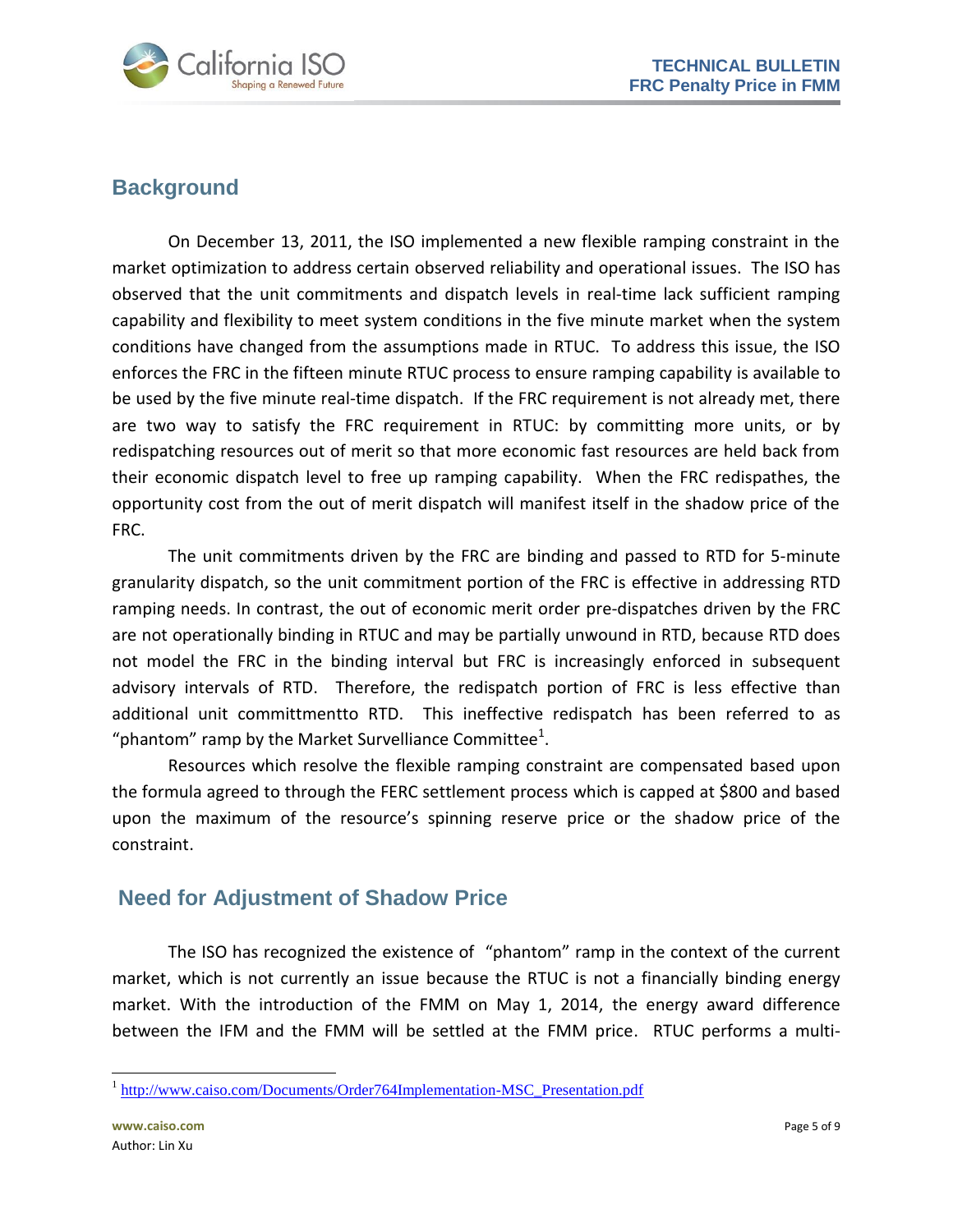

interval optimization extending between 4 and 7 fifteen minute intervals. The FMM is created by calculating financially binding energy schedules in the second RTUC interval which is 37.5 minutes prior to flow. This allows the market results to align with WECC e-Tag submission deadlines for schedules changes of imports and exports. In the Department of Market Monitoring's Q3 2013 Report on Market Issues and Peformance, the DMM identified divergence between the RTUC price and the RTD price.<sup>2</sup> Under the new market design, the price divergence is a concern because the RTUC price will be become financially binding in the FMM. The DMM recommended that the ISO place a high priority on addressing the issue prior to implementation of the FERC Order No. 764 market design changes in Spring 2014.

The ISO has observed that the price difference between the RTUC and the RTD is strongly correlated with the FRC shadow price. Figure 1 and Figure 2 plot the hourly average RTUC and RTD system wide energy prices against the FRC shadow price using September 2012 to August 2013 market data. Figure 1 includes all real-time intervals, while Figure 2 only includes intervals when the FRC has positive shadow prices. As shown in Figure 1 and Figure 2, the RTUC and RTD price divergence moves in the same direction with the FRC shadow price, and is about the same magnitude. This suggests that the FRC might be a main driver for the RTUC and RTD price divergence, and the costly but potentially ineffective pre-dispatch in RTUC may have resulted in higher RTUC prices.

The ISO has discussed the flexible ramping constraint implementation with the Market Surveillance Committee. The ISO presented its findings at the March 11, 2014 MSC meeting and outlined steps to address "phantom" ramp<sup>3</sup>. To address this issue, the ISO strives to tune the penalty price of the FRC to reduce the out of merit dispatches, but still maintain the beneficial unit commitments.

 $\overline{a}$ 

 $2$  See page 23 of the report which is available at

[http://www.caiso.com/Documents/2013ThirdQuarterReport-MarketIssues\\_Performance-Nov2013.pdf](http://www.caiso.com/Documents/2013ThirdQuarterReport-MarketIssues_Performance-Nov2013.pdf)

<sup>&</sup>lt;sup>3</sup> <http://www.caiso.com/informed/Pages/BoardCommittees/MarketSurveillanceCommittee/Default.aspx>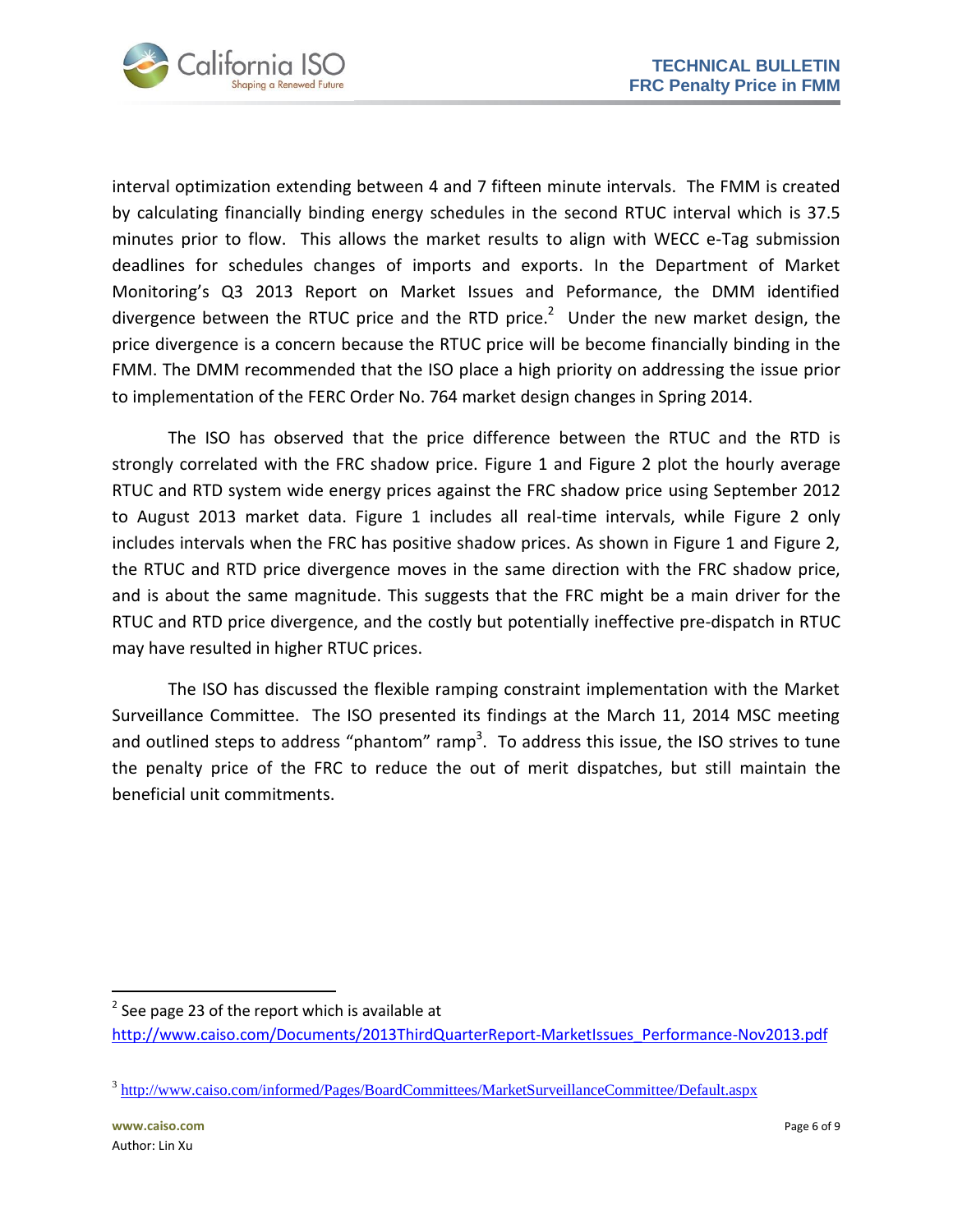



#### **Figure 1: RTUC price vs RTD price and FRC price**



**Figure 2: RTUC price vs RTD price and FRC price whe FRC is binding**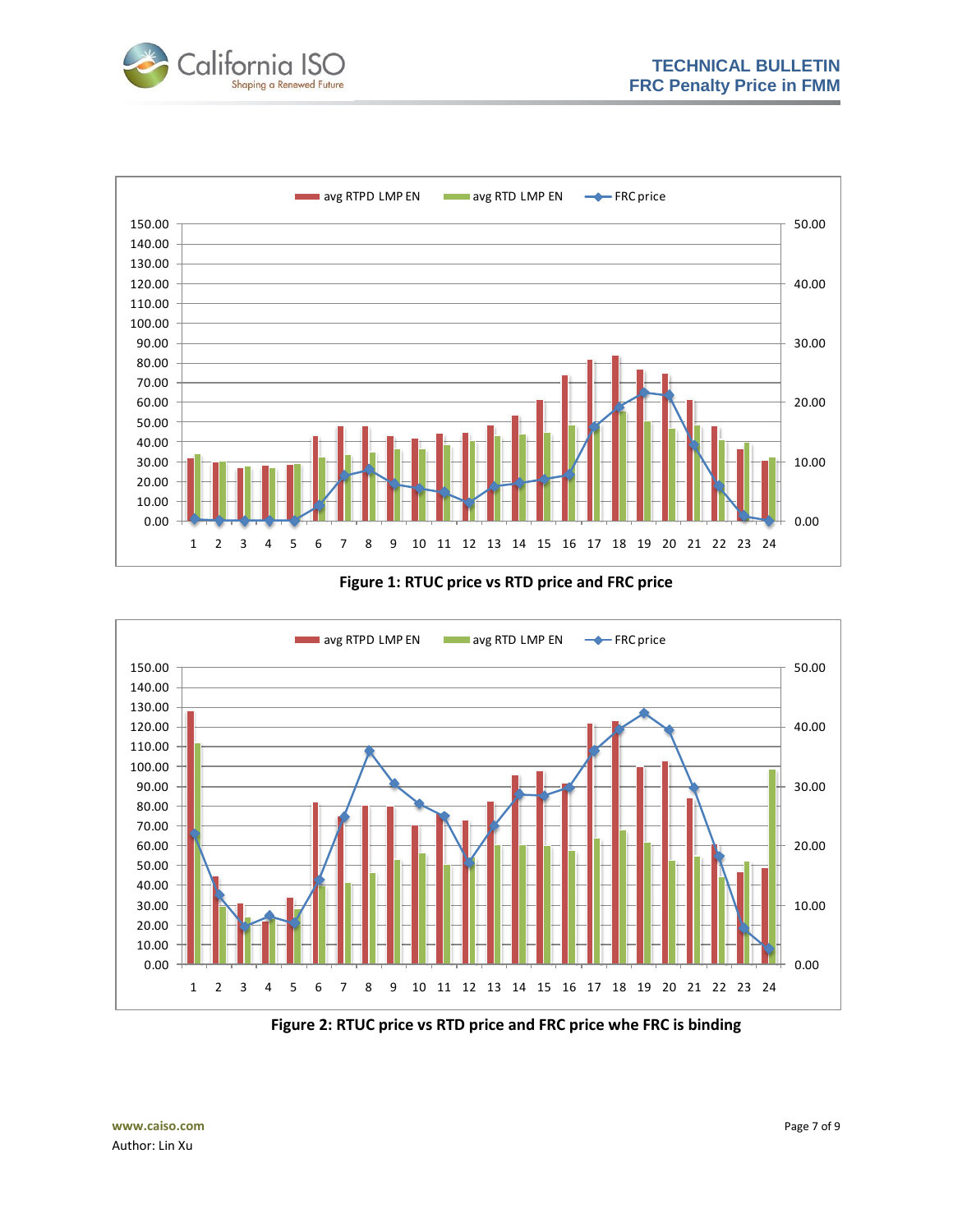



#### <span id="page-7-0"></span>**Analyses**

The ISO analyzed the correlation between the FRC shadow price and the power balance violations in 2013, and summarized the results in Table 1. The ISO divide the FRC shadow prices into four ranges: below \$20, \$20 to \$60, \$60 to \$240, and \$240 to \$250. The size of the price ranges are chosen such that there are a significant number (at least 300) of observations in each of the price range. Table 1 lists the number of instances of positive power balance violation, i.e. under generation, and the averge amount of the violation per price range. The average amount of positive power balance violations when the FRC shadow price is less than \$20 is 3.87 MW, and it is reduced to 3.27 MW when the FRC shadow price range is between \$20 and \$60. This indicates that the FRC is effective at a higher price in reducing the amount of positive power balance violations.

However, when the FRC shadow price increases, we observe that the amount of positive power balance violations starts to increase rather than decrease. For example, when the FRC shadow price is between \$60 and \$240, the average amount of positive power balance violations is 8.2 MW. When the FRC shadow price is between \$240 and \$250, the average amount of positive power balance violations increases to 9.9 MW. This means that the FRC is less effective in reducing the amount of positive power balance violations even though the cost has increased in the RTUC.

The reason that the FRC is effective when the shadow price is below \$60 is that in this price range, units likely have been committed to resolve the FRC, which will help RTD mitigate power balance violations. The FRC is less effective when the shadow price is above \$60, because when the FRC shadow price is high, the FRC relies on more out of merit order redispatches than unit commitments. The ISO validated this by examining the FRC shadow price when there are unit startups driven by the FRC. The criteria that is used to determine if a unit startup is driven by the FRC is whether an online unit providing flexible ramping is offline in the previous interval. It is then assumed that the resource is started up in the current interval to provide flexible ramping. It turns out that for intervals that have these FRC driven unit startups in 2013, the FRC shadow prices are always below \$60. As discussed earlier, out of merit order redispatches inflate the RTUC price without being helpful to RTD. So the FRC is less effective when the shadow price is above \$60 than when the shadow price is blow \$60.

Based on the analysis, the ISO will reduce the FRC penalty price from its current \$247 setting to \$60 starting May 1, 2014. The FRC penalty price will allow the FRC to be relaxed if